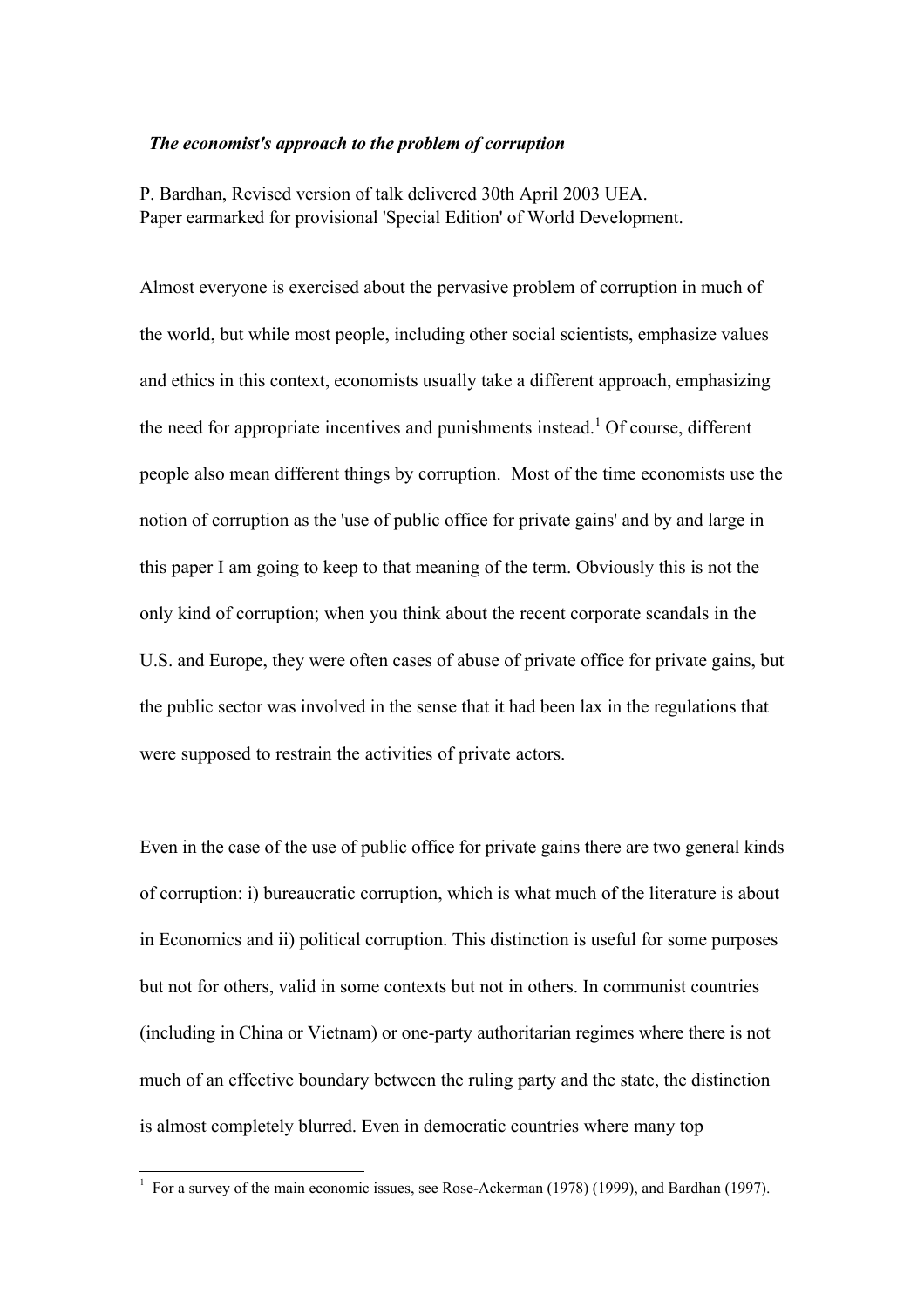bureaucrats are political appointees not career civil servants, corruption is sometimes hierarchically organised, so that political and bureaucratic corruption are interlocked. Even in countries (like India) where career civil servants, recruited on the basis of service examinations, are technically independent of political parties, sometimes bureaucrats are beholden to the ruling politicians (because the latter can transfer the former to undesirable postings and locations) and even otherwise are voluntarily complicit in the latter's corrupt deals. Particularly in large government procurements and purchases (often involving various forms of collusion and bid-rigging) cases of corruption usually involve the top politicians hand-in-glove with the bureaucrats.

Yet there are cases where bureaucratic or administrative corruption is quite different from political corruption in important ways. Particularly in democratic countries where there is an active opposition, politicians face more competition at periodic intervals, whereas civil servants in charge of specialized agencies or administrative departments often face much less competition and public scrutiny. Of course, there are countries with a long history of pervasive and equal-opportunity corrupt politicians of all parties and factions, so that at election time the electorate chooses politicians on other criteria, assuming all of them to be more or less equally corrupt. Besides, corruption may only be one of several issues on the basis of which the electorate decides on its choice.

There are countries that have, more or less successfully, controlled bureaucratic corruption, but political corruption is still quite significant. For example, in the United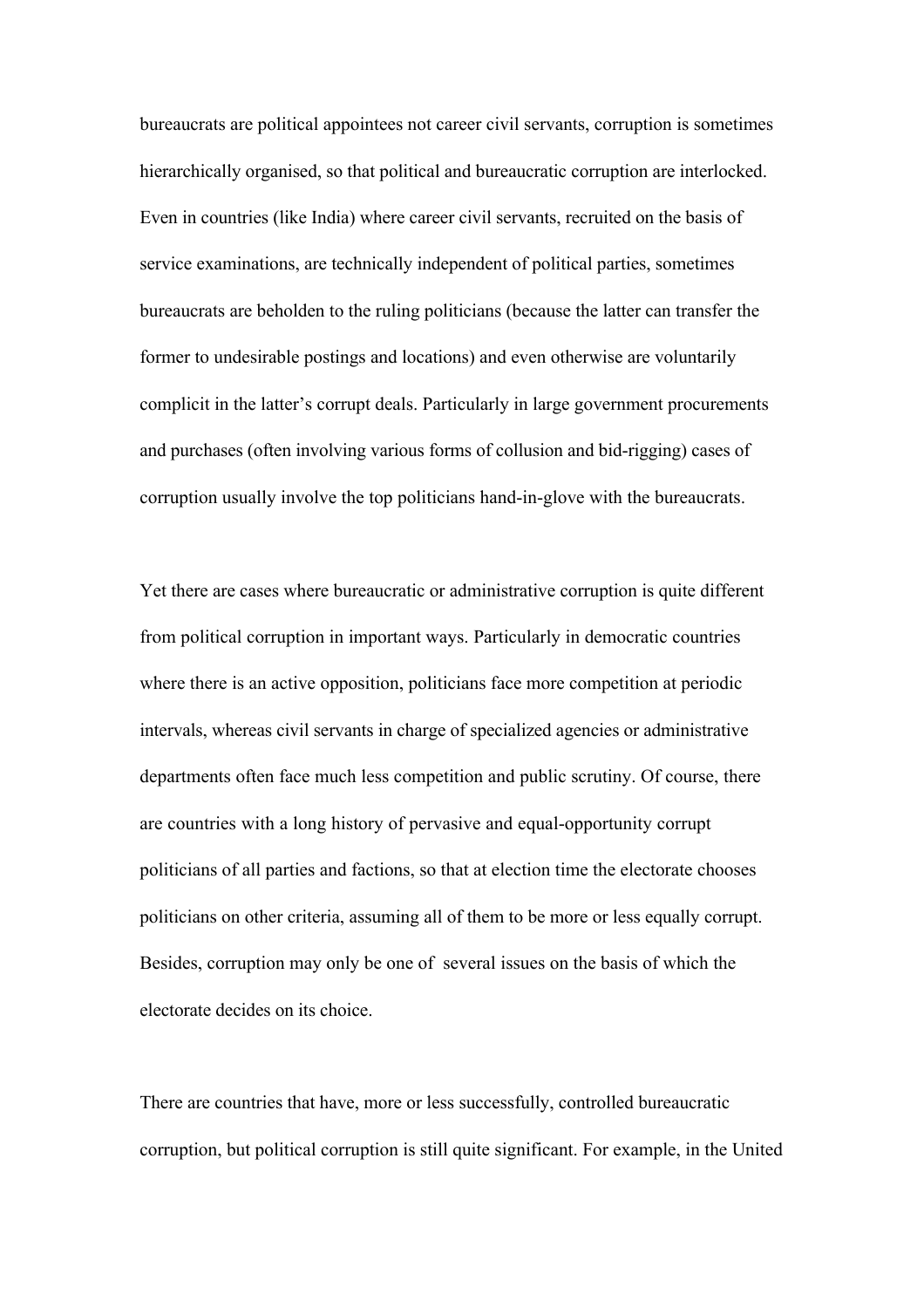States, bureaucratic corruption is minimal except for occasional cases in police, drugcontrol, housing, and a few other departments, but there is a great deal of political corruption. A large number of laws in the United States are effectively for sale against large contributions to the campaign funds. In developing countries, on the other hand, there is both bureaucratic and political corruption. In India, for example, sometimes the most radical legislation sails through parliament without much opposition from the vested interests, but it is at the implementation stage that it is subverted by them. One should thus keep this distinction in mind between corruption in the process of *enactment* of laws and that in the process of *enforcement* of laws.

Talking of laws people sometimes use the concept of a corrupt activity and an illegal activity interchangeably. I think there is a distinction; there are many activities that are highly corrupt, but at least by the country's law they are not illegal. The example that I just gave for the United States, of lobbying and contributing so-called soft money towards certain enactment of legislation by Congressmen is often legal, and yet it is corrupt by the standards of most people. Just as corrupt things are not necessarily illegal, they are not necessarily immoral either, particularly for people for whom 'end justifies means'; so if you bribe a policeman not to torture a suspect, that kind of corruption some people have justified as not immoral.

One of the problems of talking about corruption is that it is not clear how different people measure or quantify corruption. I'm not thinking of exact measurements, but to say that this country is more corrupt that this other country uses some measurement judgement. How does one do that? Different people do it in different ways. Some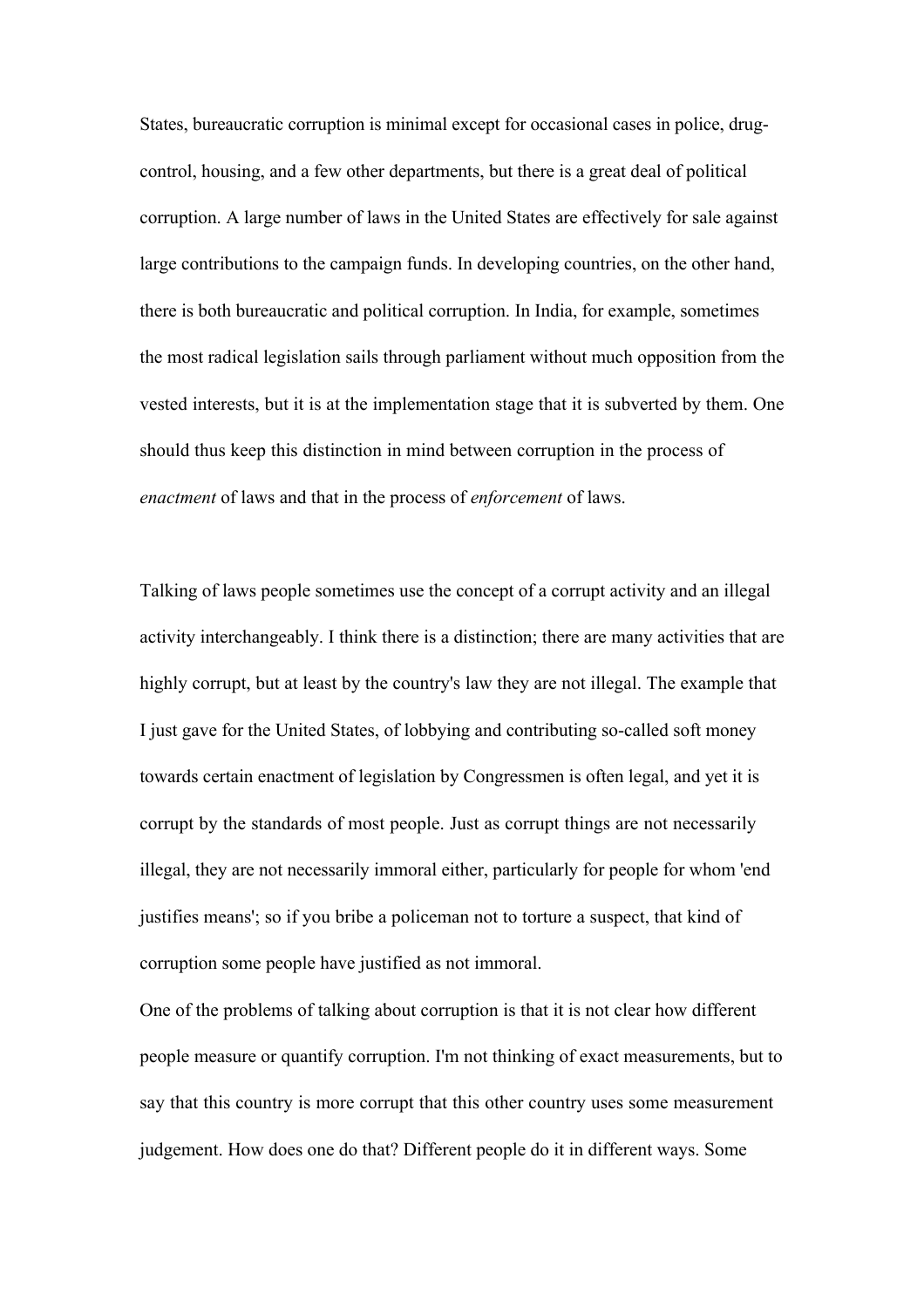people think about the number of corrupt transactions that take place in a country. Others look at the amount of money that changes hands as part of those corrupt transactions. These may generate different rankings of countries in terms of corruption. You can think of some African country where there may be a great deal of corruption, and yet when you compare that country to say an East Asian country that is also corrupt, the actual amount of money that is transacted in these corrupt deals may be much more in the East Asian country that in the African country. The reason is that extreme corruption may have already choked off the economy in the African country, so the total amount that changes hands is much smaller than in the East Asian country. Thus in such comparisons one has to be very clear about what it is that one is trying to measure .

Many of the standard measures of corruption are really about our perception (for example, the widely cited country rankings of Transparency International where the reported perception by foreign businessmen is used). There are many problems with such measures based on perception. One immediate problem that I can think of is that our perception is based on how many corrupt transactions we see around us. We often see in the course of our day-to-day life in developing countries a lot of petty corruption. If you go to India, to any city, in many street corners, where there is a traffic policeman, his one hand directing traffic and the other hand often stretched out, all the passing lorries contributing small amounts, piffling amounts; but you see that all the time and you gain a perception about how corrupt that country is. But if you add up all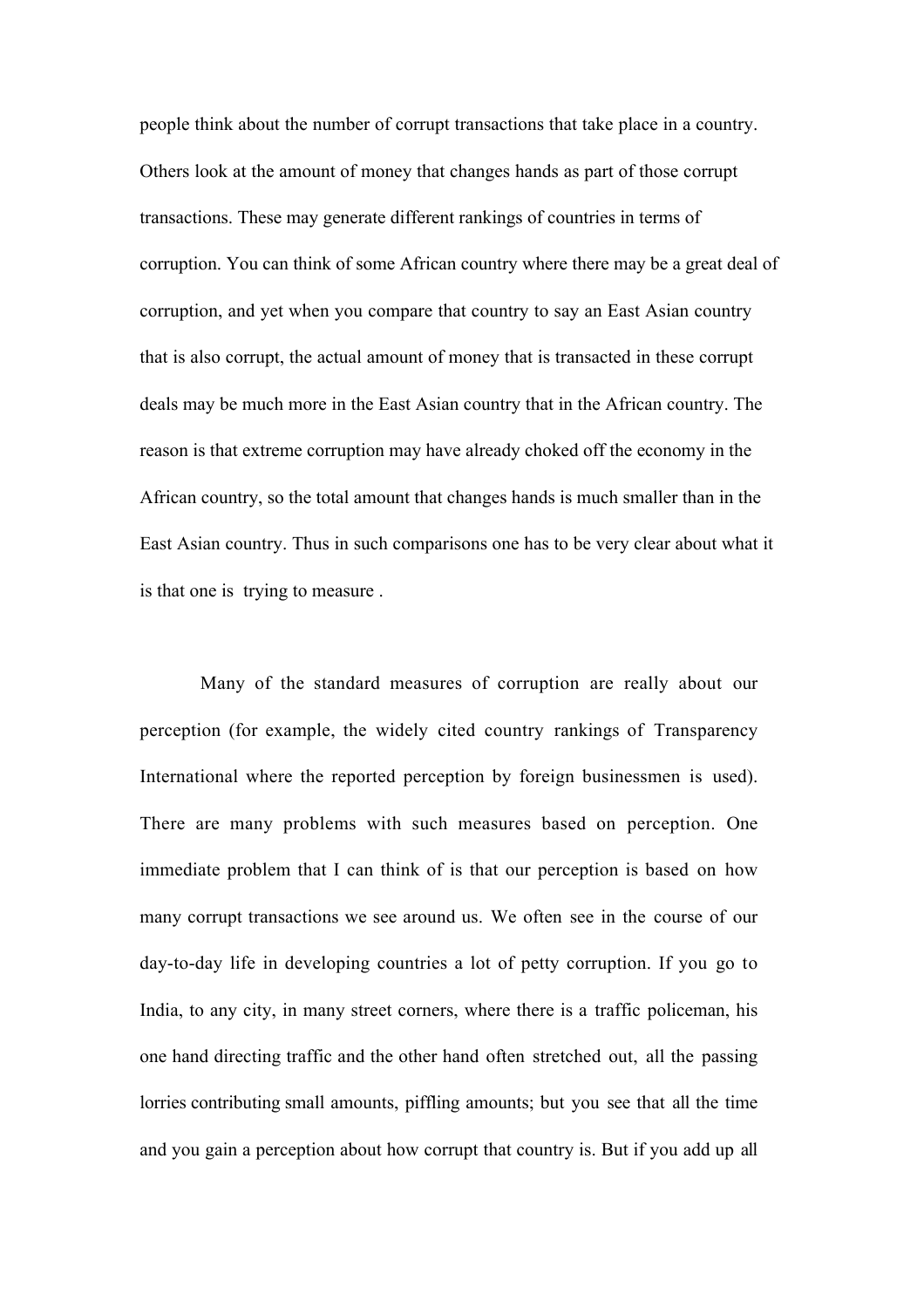the money that this policeman and thousands like him are collecting in a year, it may not substantially exceed the money that changes hands in one single large corrupt transaction of a country when it buys for example fighter aircrafts (in deals made behind closed doors), not to speak of a single defence contract of say, the United States Defence Department. Another problem of perception-based measures is also illustrated by the Transparency International data. They are based on the perception of foreign businessmen whose experience of corruption may be quite different from what domestic businessmen face in a country. The former may have less insider knowledge about the intricacies of the indigenous bureaucracy and even less patience with its slow processes. So they may end up paying much larger bribes than what the latter settle for at the end of long negotiations and endless cups of coffee in familiar terrain. This discrepancy may vary from country to country and thus bias the results of any statistical analysis or ranking on the basis of this data set. Thirdly, businessmen often give better ranking in terms of corruption to countries with good economic performance than those with a bad one; this conflation of governance and performance indicators is quite common, and there are some highly corrupt countries (like China) with stellar record in economic performance. Fourth, the rankings usually measure only bureaucratic corruption, not political. Most of these pitfalls of the aggregative corruption rankings are somewhat less in the data that have started being collected at the micro-level; see, for example, Hellman et al (2000), di Tella and Schargrodsky (2003), and Svensson (2003).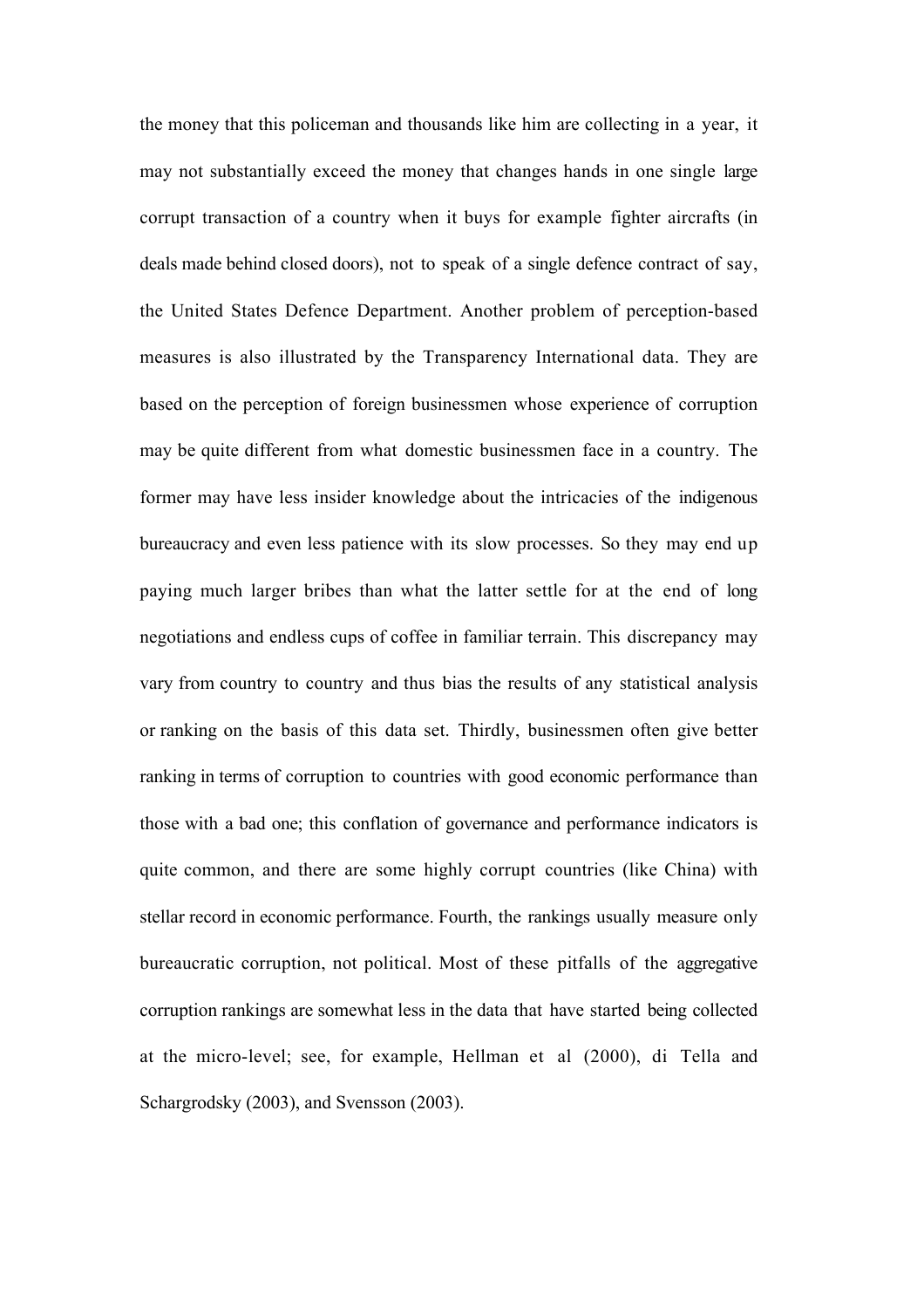Let me now go on to the special way economists try to think about corruption as opposed to other social scientists. Cultural anthropologists or sociologists, for example, emphasise social norms and moral values, and increasing corruption is taken as an indication of a sort of moral decay. Economists on the other hand emphasise incentives and organisations. Social norms are very different in different countries. What is considered in one country as corruption may be considered as part of routine transactions in another. Its widely recognised, for example, that in some cultures loyalties to clan and kinship networks take precedence over public duties for a bureaucrat. Now the economists usually point out that though such culture-based interpretations are obviously very important and very realistic in many cases, one has to be careful not to end up with near-tautological explanations, like saying one country is more corrupt than another because its norms are more favourable to corruption. What we need is an explanation of why otherwise similar countries (or for that matter two regions in the same country like northern and southern Italy) may settle with different social norms in equilibrium in say a framework of repeated transactions, and how a country may sometimes shift from one equilibrium into another. And in some countries this may happen quite fast. A major example is Singapore where corruption has been largely eradicated within the matter of a decade or two. Obviously cultural norms don't usually change that fast, but policy changes are likely to have been effective in changing the structure of incentives. Clearly we are talking about moving from one equilibrium to another. Many economists now have models of what are called multiple equilibria of corruption, and I shall come back to this.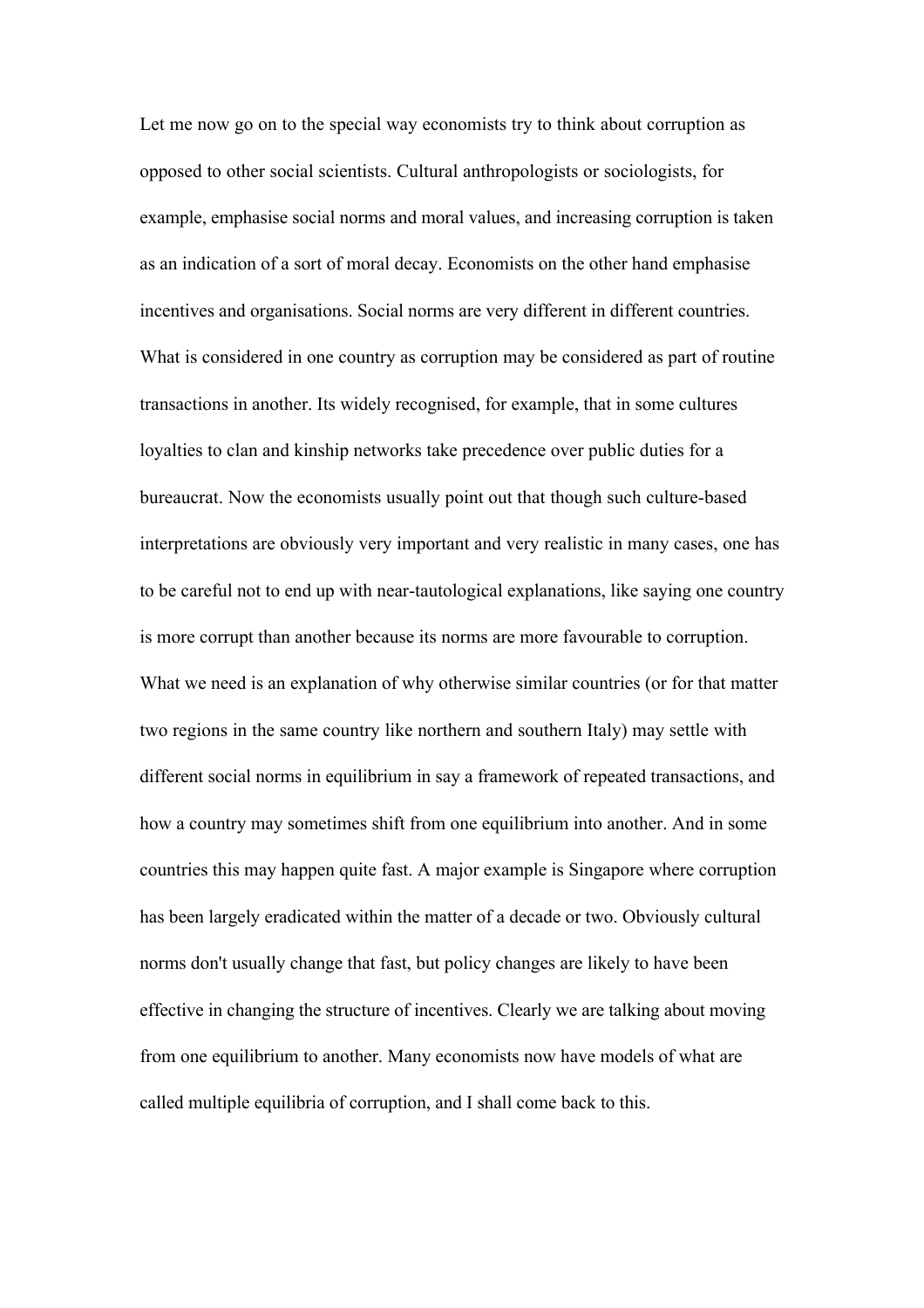The simplest model of corruption is often the case where there are excessive regulations and in order to interpret and implement these regulations the bureaucrats are given some powers of discretion, and the bureaucrats use that opportunity to indulge in corruption. In fact in India they say that when the bureaucrats are given the discretion to judge 'case by case', it ends up as 'suitcase by suitcase'. But one can see the trade off between flexibility on the one hand and too much discretion in the hands of the bureaucrat on the other. Sometimes some people think that corruption is a way of bypassing mindless regulations. In fact the bypassing of regulations usually takes two different forms that have different implications.

i) The bureaucrat is bribed to do what he is supposed to do, effectively he just charges a fee when he does his duty.

ii) The bureaucrat is bribed to do what he is not supposed to do.

These two have differing implications. The first is much more common, the case of socalled speed money, where you pay a fee to move your file faster. The problem is that this may generate perverse incentives for the bureaucrat. Instead of speeding up, it may actually end up delaying, as the bureaucrat has a vested interest in delaying, as with more delay he can extract more money. Also another bureaucrat may pop up and say you must pay him, otherwise he will delay the file further and so on. And the implicit contract that you have entered into with the bureaucrat is a secret contract, and you cannot go to the court and complain to the judge that the bureaucrat has not kept up his part of the bargain.

The other kind, when the bureaucrat is doing what he's not supposed to do can be much more insidious. For example, sometimes a customs officer can be paid to look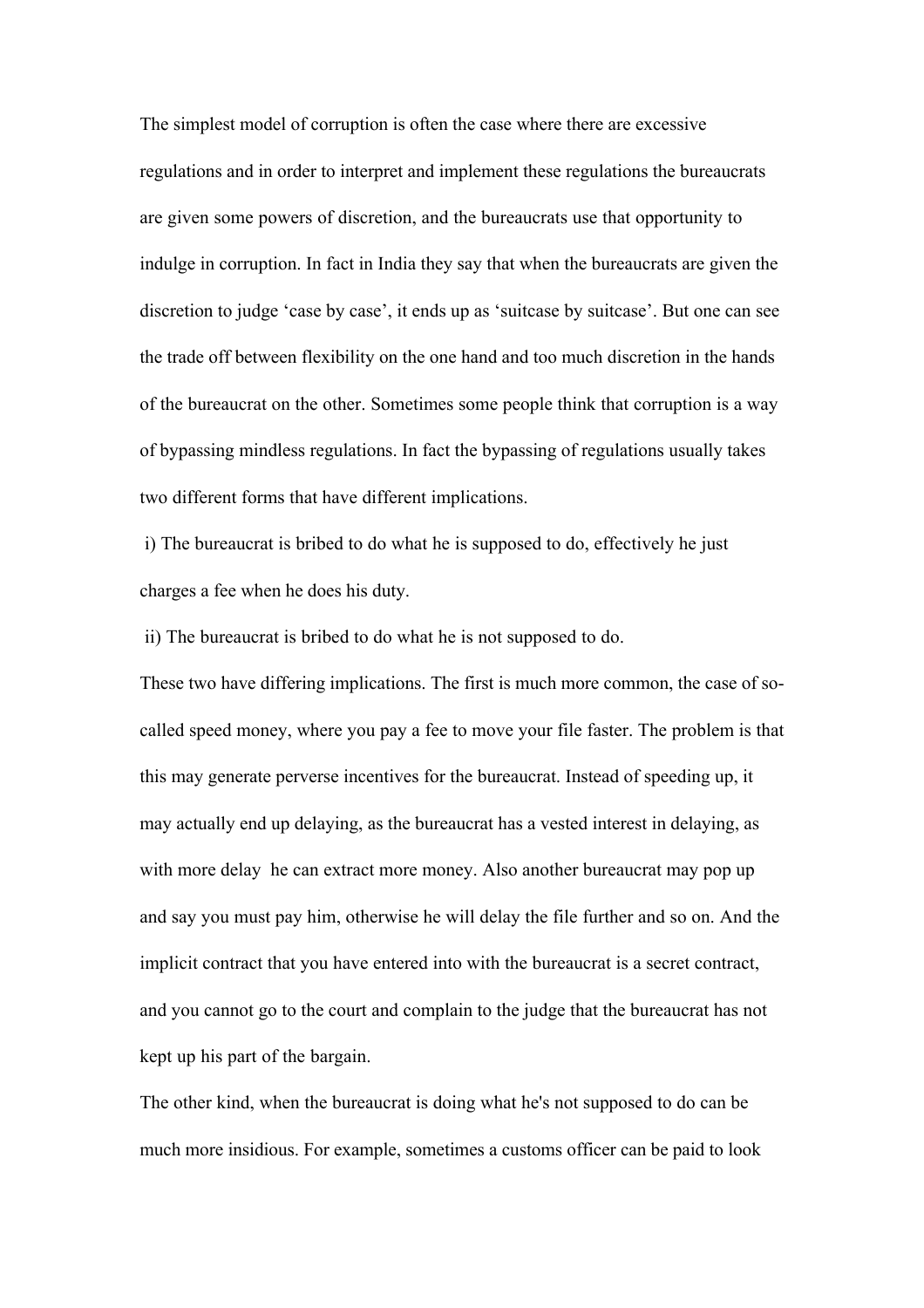the other way when goods are smuggled, or the tax inspector is paid to look the other way when taxes are evaded. This is particularly insidious because both the briber and the bribee are in collusion so neither has the incentive to report the case, whereas in the former case after the transaction is done you could report to the higher authorities that you had a legal thing done but you had to pay a fee. So this second kind of corruption can be more persistent.

Another distinction that is quite important in the economics literature is the distinction between centralised corruption and decentralised corruption<sup>2</sup>. Everybody knows that the Suharto regime in Indonesia was extremely corrupt, but now after the fall of the corrupt Suharto family, everybody complains that there is much more corruption. There are similar stories after the fall of the corrupt Soviet regime in Russia. One would have thought that with the reduced regulations and controls of the previous regime in Russia, corruption would decrease. But instead you heard reports about more corruption. Here I think the distinction between centralised and decentralised corruption is important. One of the main complaints one hears in Indonesia is that formerly one knew which member of the first family (or their associates) you had to pay, and the job would get done. It was centralised. But now, its a kind of anarchic, fragmentary, decentralised system ; you don't know how many people you have to bribe, and after paying at every point you don't know if the job will get done after all. I've heard similar reports about Communist Russia, where you had to pay some designated member of the Party and you got the job done – one can call it one stop shopping. But now you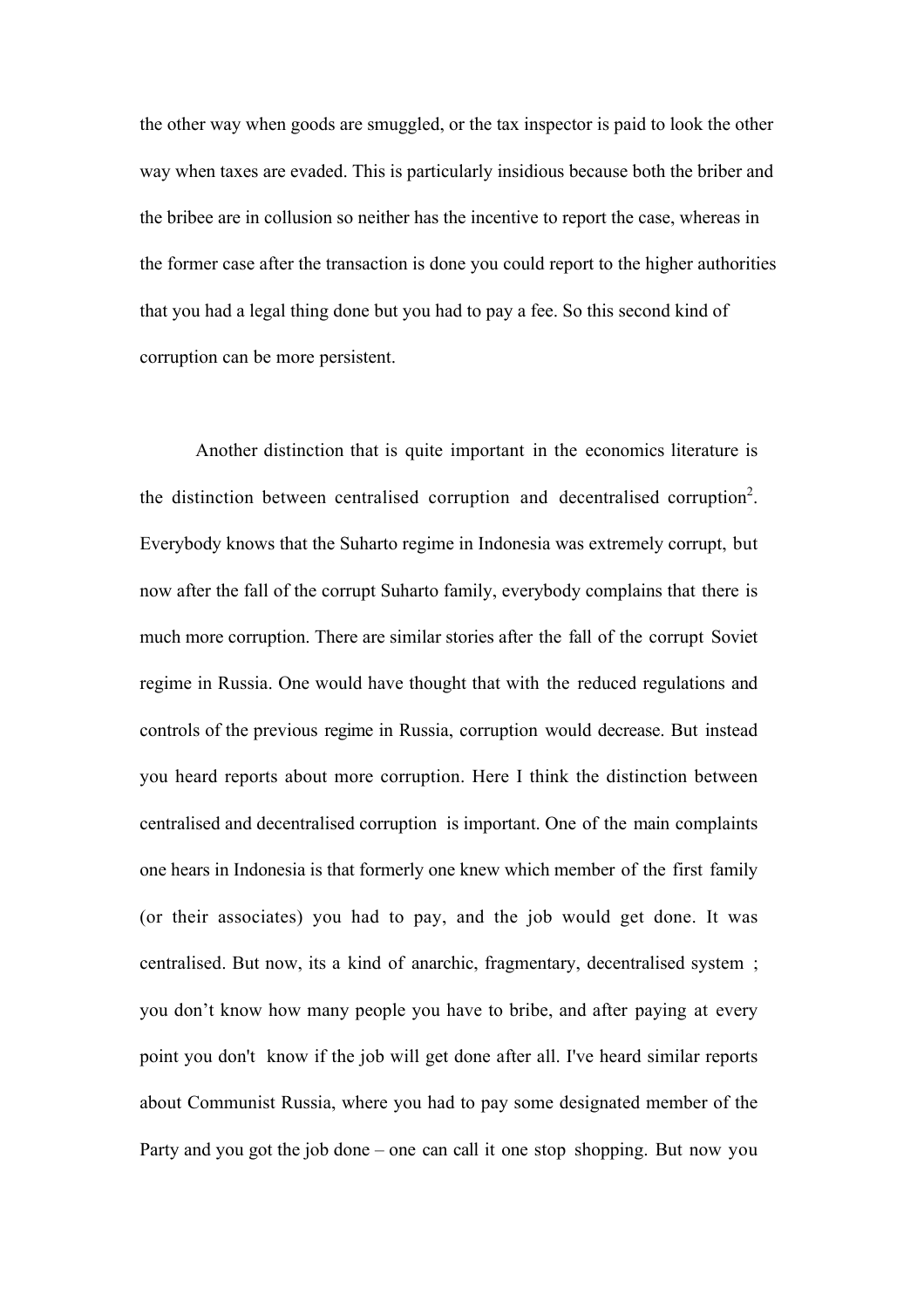have many stops and have to pay at different points and again you are not sure if the job will get done. There is a coordination problem in decentralised corruption. In centralised corruption, some of the misallocation effects of multiple bribing are taken into account by the centralised bribe-takers themselves, whereas in decentralised corruption everyone acts independently of others, and there are problems of what economists call negative externalities. Similarly, one used to hear stories from Korea, a couple of decades back, when the country was under military dictatorship. People used to ask why Korea had grown so fast when everybody knew that at that time Korea was a highly corrupt country. So why is it that Korean corruption was different? The anecdotes have it that the dictator would ask the conglomerates (*chaebols*) to pay up at some central point, independent of specific government policies regarding their business activities. This was more like 'lump-sum taxation', which economists consider the most efficient form of taxation. The scope for arbitrary bureaucratic interference distorting business decisions at the margin was much less. If there is anything to such anecdotes, it shows why this kind of corruption is less distortionary in terms of misallocation of resources and may provide part of the answer to why Korea has grown fast even with a very high level of corruption. The important question here is how the ruler can credibly promise to keep the contributions lumpsum, and not come back again for individual quid pro quo deals at the margin. This ability to credibly commit is a feature of "strong" states that very few developing countries have.

 $\overline{a}$ 

 $2$ <sup>2</sup> This point has been emphasized in Vishny and Shleifer (1993).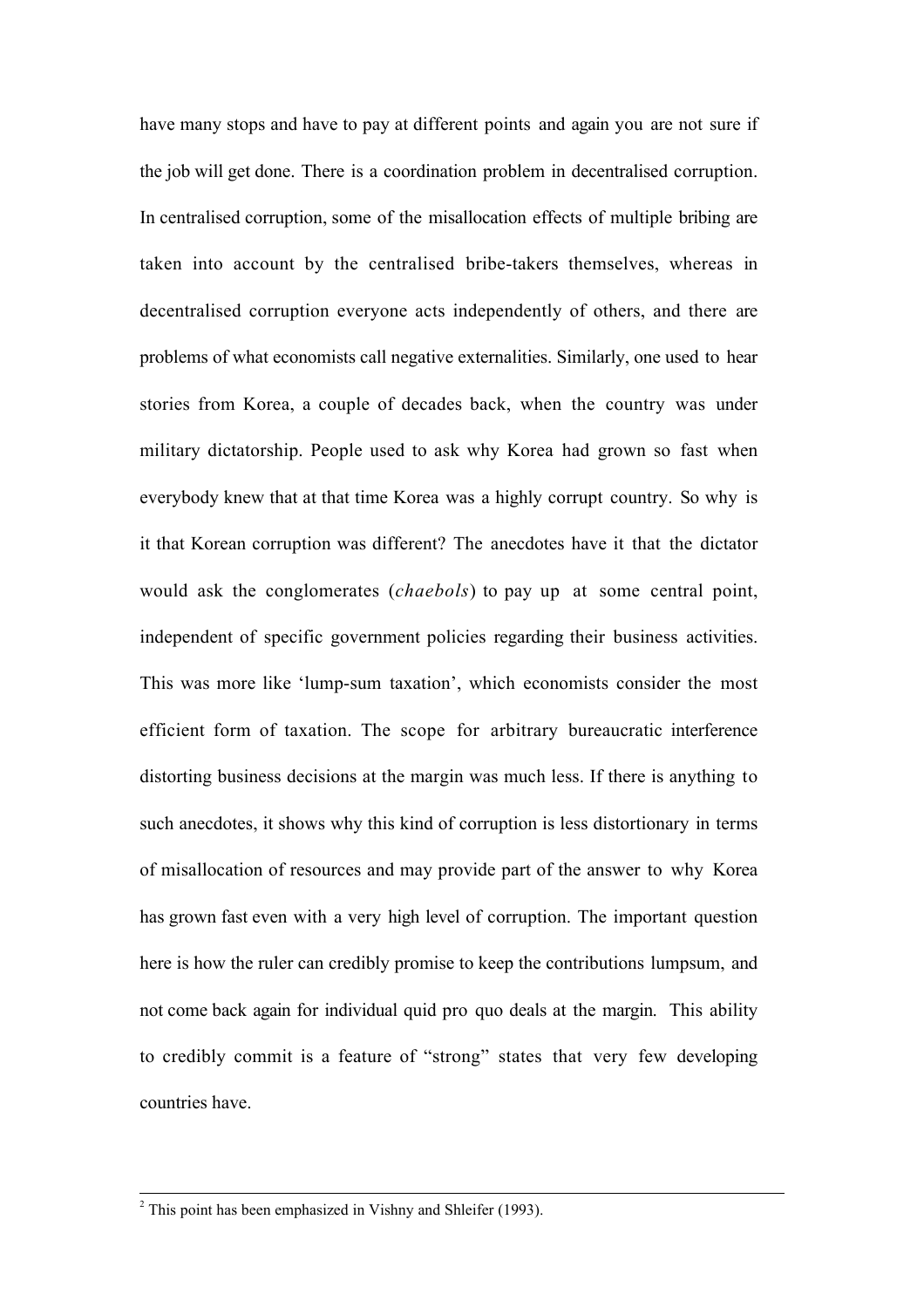Going back to the idea of multiple equilibria, there are quite a few models<sup>3</sup> in which corrupt activity depends on how much corrupt activity is taking place all around. This is for several reasons: if everybody else is corrupt you might as well be, particularly when most people assume you to be corrupt anyway and the issue of reputation loss is less salient; also, if many others are corrupt the chances of your being detected are much less, the chances of meeting a corrupt bureaucrat are also high, and you don't have to search too much to find a briber or a bribee. So obviously in these cases what you do depends on what others do. Economists can easily produce models of multiple equilibria, in which one equilibrium can represent low corruption, and another high corruption, in the same country or otherwise similar countries. Now this is where culture plays a role, even in economic models. The prevailing culture is a way of coordinating expectations about others' behaviour. This is one of the ways in which economists formalise an aspect of culture, which plays a role in equilibrium selection. Obviously, apart from culture, history matters as it provides a starting point. If you get started with a historical initial condition of high corruption you may get 'locked in' and it is difficult to move into a position of low corruption. The problem is, of course, how to orchestrate this big shift from one equilibrium to another. It is called an equilibrium because small perturbations take you back to that same point.

This brings me to the policy issues that arise in fighting corruption. While noneconomists often think about some sort of social movement or moral reform to change 'value systems', economists concentrate on incentive systems in tackling these problems. One obvious approach might be that if regulations are what allow corrupt

 $\overline{a}$ 

 $3$  One of the early models is that of Andvig and Moene (1990).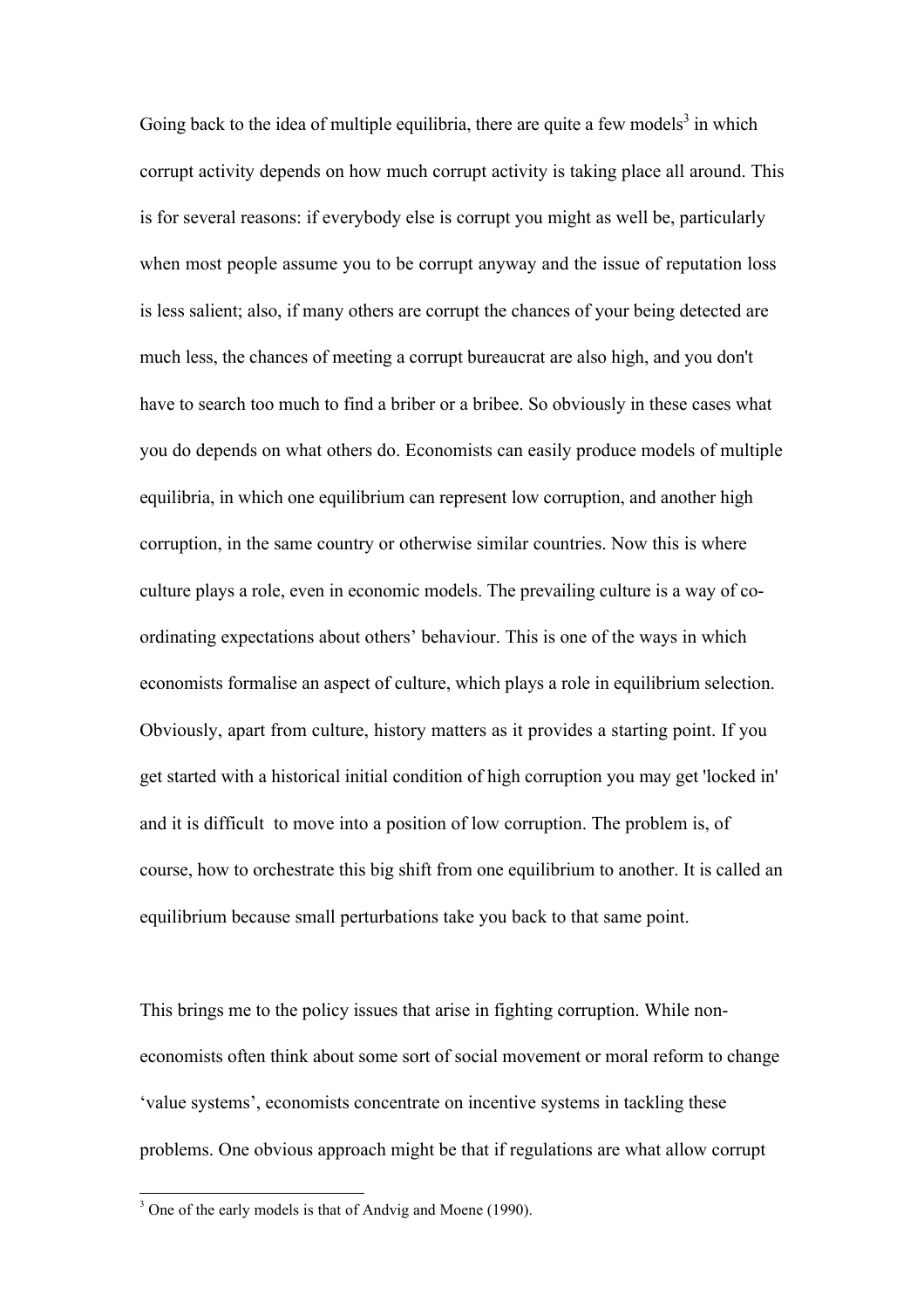opportunities for bureaucrats, then abolish the regulations. That to me is a rather naive policy recommendation. Yes, there are many stupid or mindless regulations that we should get rid of. Sometimes, though, regulations however mindless they are in implementation, had an original social purpose which does not lose value just because the implementation is bad. For example, in many poor countries there is a public distribution system of subsidised food for the poor, a system that is often riddled with corruption (in the form of diversion of resources by the intermediaries). But the solution is not to abolish the subsidised food distribution system. Given the choice between two highly imperfect alternatives, the poor would often prefer the corrupt system to being thrown open to the mercies of the marketplace, where the price may be higher than even the bribe-inclusive price of the public food distribution system.

To give another example, suppose we want to reduce environmental pollution, and some factory inspectors are hired to monitor factory emissions, and they take bribes. The solution is not to abolish all environmental regulations, as that is not going to help serve the original purpose, we have to think of other ways. Some economists<sup>4</sup> have formulated the problem in the following way. Under the circumstances, suppose you have two policy choices: you can penalise the inspector if he takes a bribe from the factory or you can penalise the factory once some bribery is detected. This is a conceptually important distinction. In most public discussion much of the focus is on the bribe-taker. Many economists have suggested that if you want to pursue your policy objective you would do better to pursue the bribe-giver. (This issue has also come up in the context of western MNC's offering bribes to officials in developing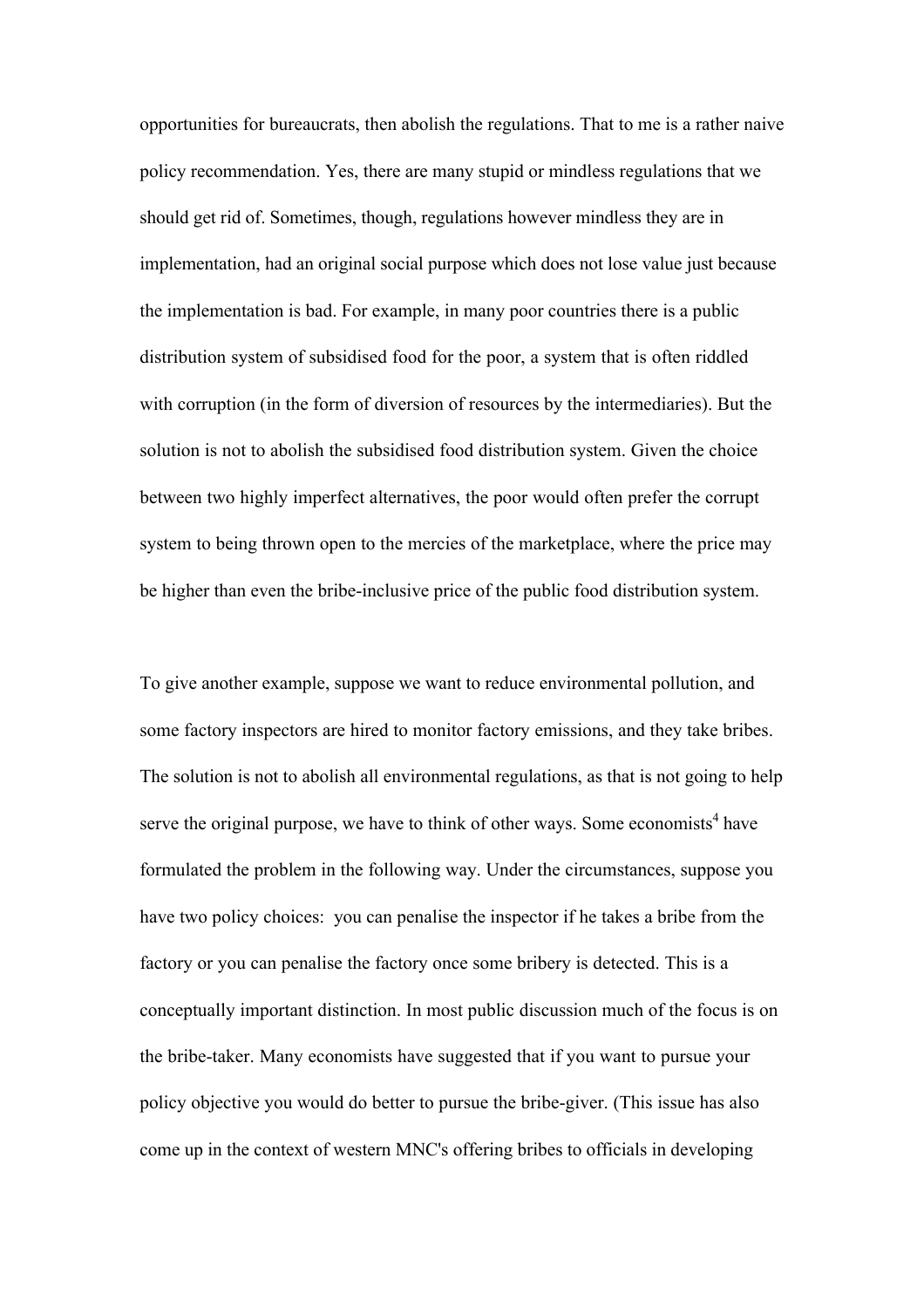countries, and the OECD trying to enforce some code of behaviour on the part of the MNC's). What happens when you are just punishing the inspector for taking a bribe, what will be his likely reaction if he keeps his job? He will no longer take a bribe but at the same time he will relax his monitoring efforts; formerly he was zealous in his monitoring job, especially as this was a source of extra income for him, but now with his relaxed monitoring, the factory may pollute more, so by punishing the bribe -taker you may end up defeating the original purpose of the regulation. On the other hand, if you concentrate on penalising the bribe-giver, the factory, then that might (although this also depends on circumstances) reduce pollution. Depending on your primary objective, you have to think of a variety of policies, and some of these may be better than others.

One policy suggestion is to introduce incentive pay structure in civil service and in general to run public administration with a smaller-number but much more well-paid officials. (In imperial China under the Ch'ing dynasty district magistrates were paid an extra allowance called *yang-lien yin* -- 'money to nourish honesty'). Economic theorists use the same idea by calling it 'efficiency wage' which is above the market-clearing wage. On the basis of data on wages in civil service relative to those in manufacturing covering 31 developing countries and low-income OECD countries over the period 1982-94, Van Rijckeghem and Weder (2001) find a significant negative relation between relative wage and the corruption indicator of a country. Di Tella and Schargrodsky (2003) estimate in their analysis of micro-panel data from public hospitals in Buenos Aires that a doubling of wages would cause a more than 20% decline in the prices paid by hospitals in

 <sup>4</sup> See, for example, Mookherjee and Png (1995).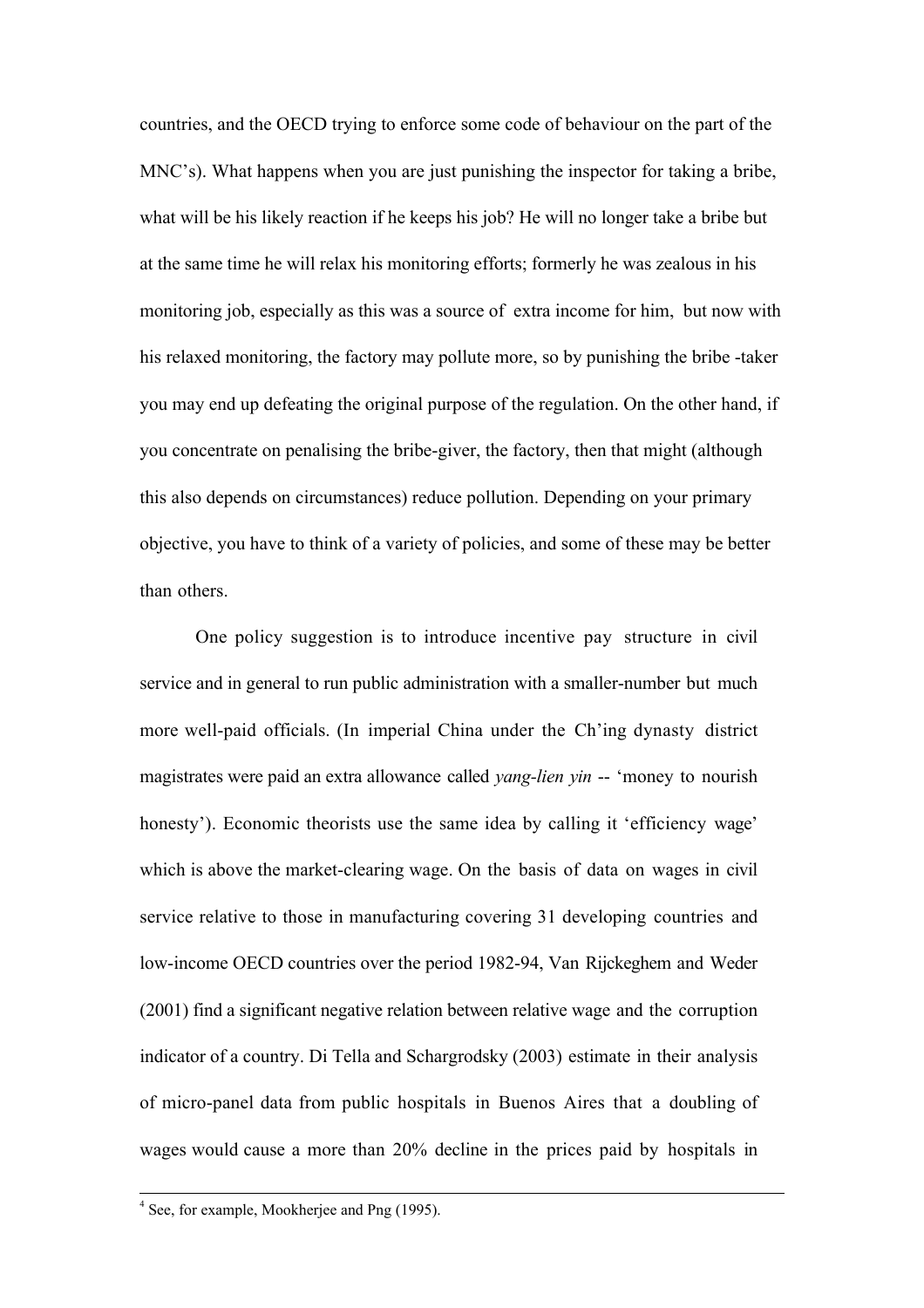procuring basic supplies; monitoring policies act as a complement to raising salaries in curbing procurement corruption. Economists, however, hasten to add that if the disciplining and monitoring mechanisms over the officials are weak and public employees' unions make it very difficult to sack anybody, higher salaries may not reduce the incidence of corruption among officials.

Another important policy suggestion has been to introduce more competition among officers and in market. Quite often corruption is there because the bureaucrat has a monopoly power, like in India where if you want your passport you can only go to one passport office where the official has virtual monopoly power over you, and he often does not hesitate in exerting it. In the United States if you want a passport you can go to any post office. If someone asks you for a bribe there, you can go to another post office. This kind of competition tends to reduce the incidence of corruption (although it may make some officials lazy). Similarly, it has been found that officers with overlapping jurisdictions also help in corruption reduction<sup>5</sup>. For example, in Singapore at one time there was a lot of corruption in the customs department, but then they introduced a team of officers with overlapping jurisdictions. This (plus the fact that in the beginning they hired a foreign company on a contract job) made collusion more difficult, and corruption went down. There are stories that drug-related corruption in the New York Police Department was checked by the involvement of officers from different agencies (including FBI) with overlapping jurisdictions. The same is the underlying logic for separation of powers. If one branch of the government does not have all the power but there is a system of checks and balances, it may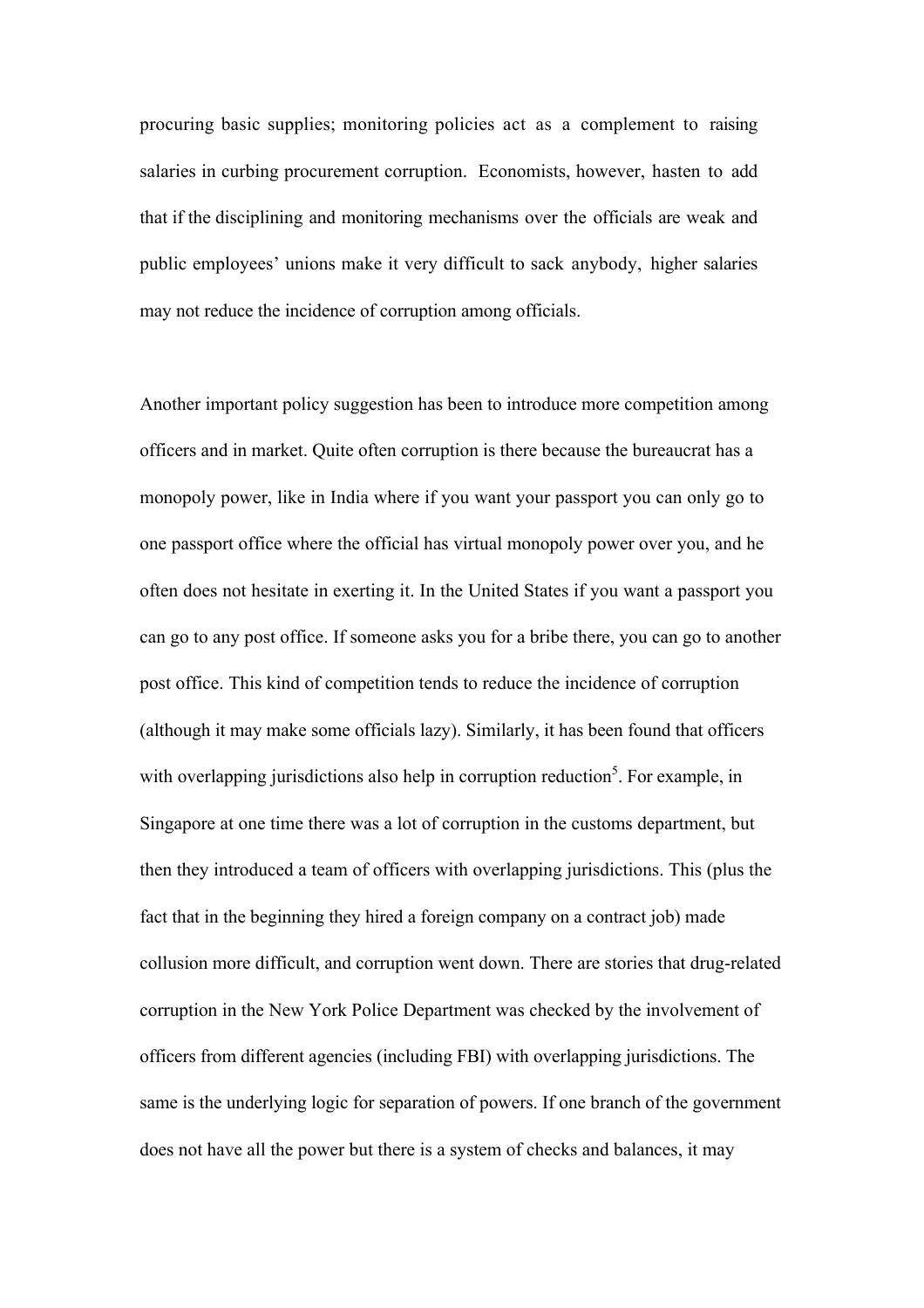reduce corruption. But there are other cases in which these checks and balances may actually increase corruption; if there are people with multiple veto powers you may have to pay several people.

Increasing competition may also be achieved through more market competition, for example through exposure to more foreign trade competition. It has been estimated, for example, that about half of the corruption gap between Austria and Italy (with Italy having higher corruption) could be attributed to the policy of the Austrian government in having more open trade competition<sup>6</sup>. Thus trade competition, and market competition in general, may help reduce corruption.

As in bureaucratic corruption, one way to mitigate political corruption is to reduce the formidable barriers to entry in electoral politics for new and young politicians posed by the increasingly expensive electoral (and other political mobilization) processes in democratic countries. At least a minimum level of public funding of campaign finances, an encouragement of transparent private contributions to party funds, free and equitable time to all viable candidates on (public and private) television and radio, etc. are the usual suggestions to unblock the entry of less corrupt seekers of political office.

In the context of administrative reform in many countries there are institutions like ombudsmen or grievance committees where the aggrieved parties can take their complaints, but more often than not these committees do not have the clout or resources to follow through, particularly if the complaints are against

 <sup>5</sup> This has been emphasized by Rose-Ackerman (1978) (1999).

 $6$  See Ades and Di Tella (2001).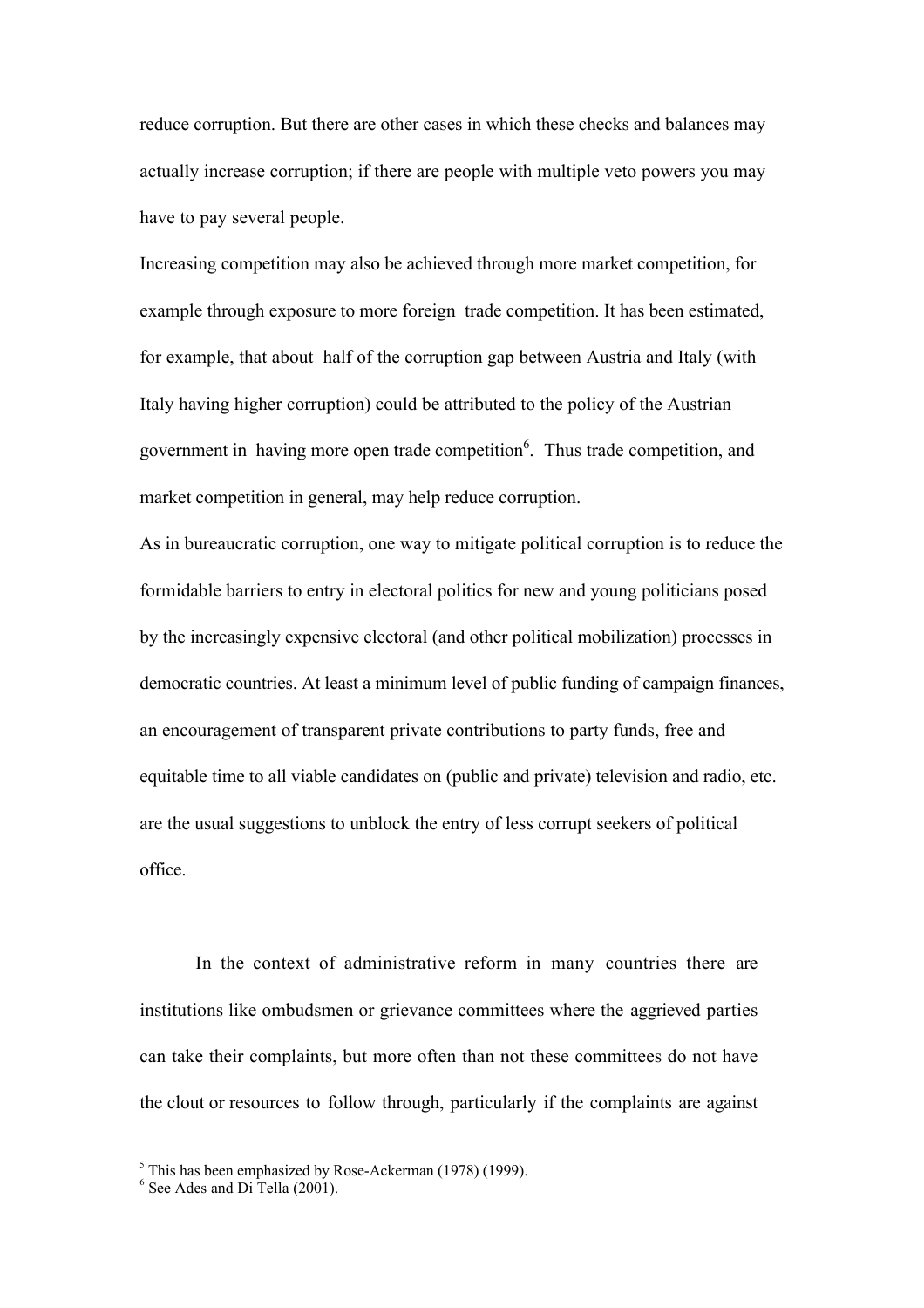politically well-connected officials. Also, such committees usually consider only individual cases and are not authorized to launch large-scale investigations on the general problem of which the individual case may just be the tip of the iceberg. In any case one general problem in detecting or proving corruption by such institutions is that acts of misallocation of public funds motivated by corruption on the part of bureaucrats are sometimes indistinguishable from outcomes of simple ineptitude on their part. In many acts of corruption both the briber and the bribee gain illicitly from the non-compliance or evasion of the law so that the complaints have to come from others. So well-established procedures of encouraging 'whistle-blowers' and guaranteeing their anonymity are very important.

Finally, I want to turn briefly to political accountability. I want to touch on one aspect of accountability that has come up a great deal in the recent literature in Economics and this is related to the separation of powers in the context of decentralisation of governance, giving more powers to local government. What does it do to corruption? In one way it increases political accountability of the bureaucrats to the local people, as the local government is much nearer to them with a better idea of the needs of the local people, and the latter can monitor it much better. But on the other hand it might be easier for the local elite groups or the oligarchic interests to capture local government while in the central government oligarchic interests from different areas may neutralise one another. (At the central level more institutional mechanisms for checks and balances are usually at place: these may include various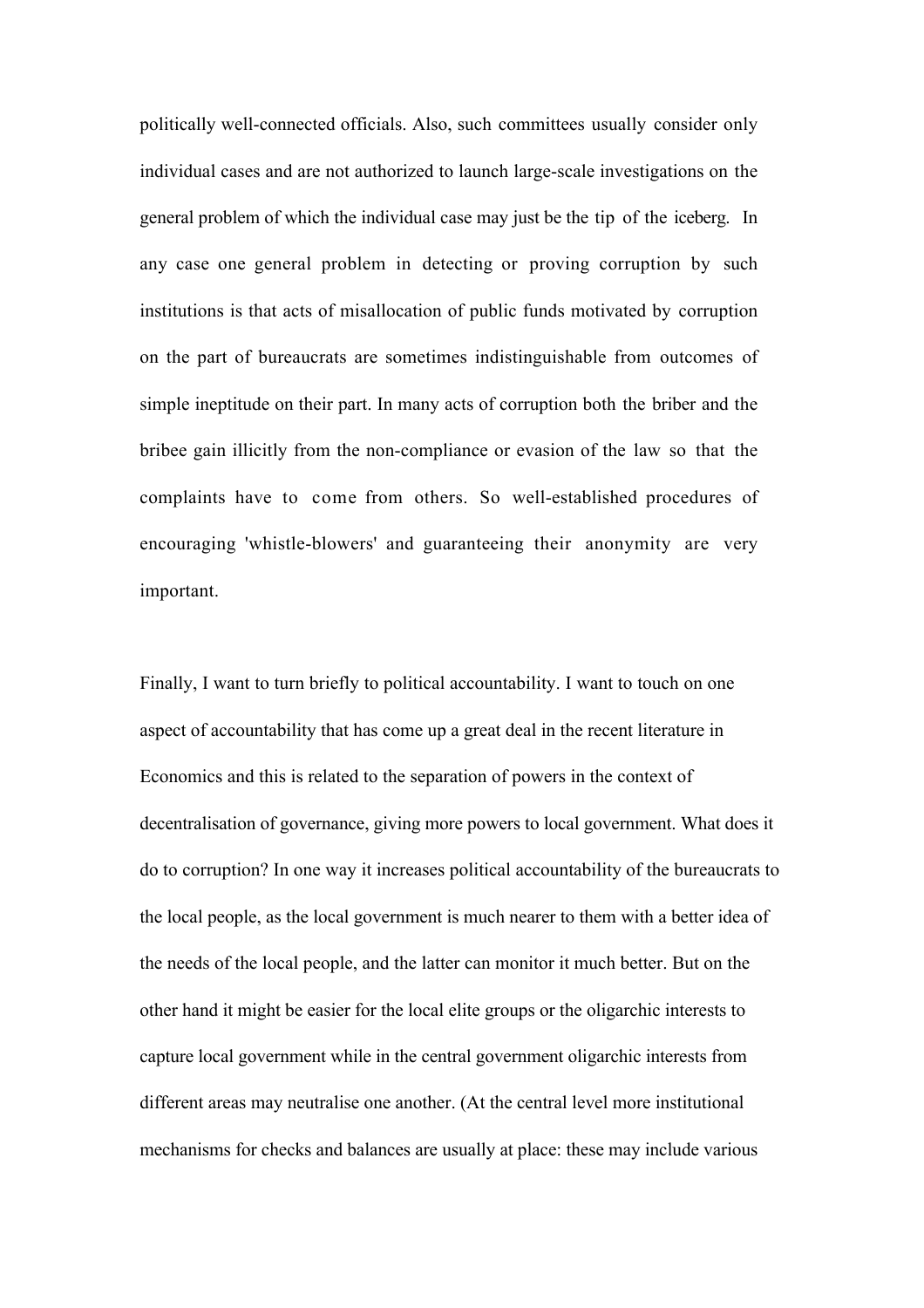constitutional forms of separation of powers and adjudicatory systems in some countries, more regular auditing of public accounts, more vigilance by national media, etc. which are often absent or highly ineffective at the local level). So it might be that local governments may be captured much more easily or proximity may make collusion between elite or special-interest groups much easier. Clearly this varies from country to country and from context to context<sup>7</sup>, depending on levels of social and economic inequality within communities, traditions of political participation and voter awareness, transparency in local decision-making processes and government accounts, etc., but in principle we have to be wary of this trade-off between more local information and the possibility of easier capture.

In the same context of political accountability one should also talk about the role of organisations outside government, NGO's, the press and other media, etc. For example in India there has been a movement around the issue of freedom of information . NGO's (like the Mazdoor Kisan Shakti Sangathan in Western India) have vocal movements where they mobilise villagers to demand information in public hearings on government bills, vouchers and muster rolls in development projects and public works, where there is rampant corruption. Faced with this demand the obstructive bureaucrats in this part of India often used to cite the Official Secrets Act of 1923, which they had inherited from the British. Active movements like this and investigative journalism in the press can be very important in playing the role of watchdogs in our continuing fight against corruption. The control over the media by politicians (as in Italy or Russia) or by corporate interests (as in the US) often thwarts these necessary vigilance functions.

 $\overline{a}$ 

<sup>&</sup>lt;sup>7</sup> See some case studies in Crook and Manor (1998), Conning and Kevane (1999).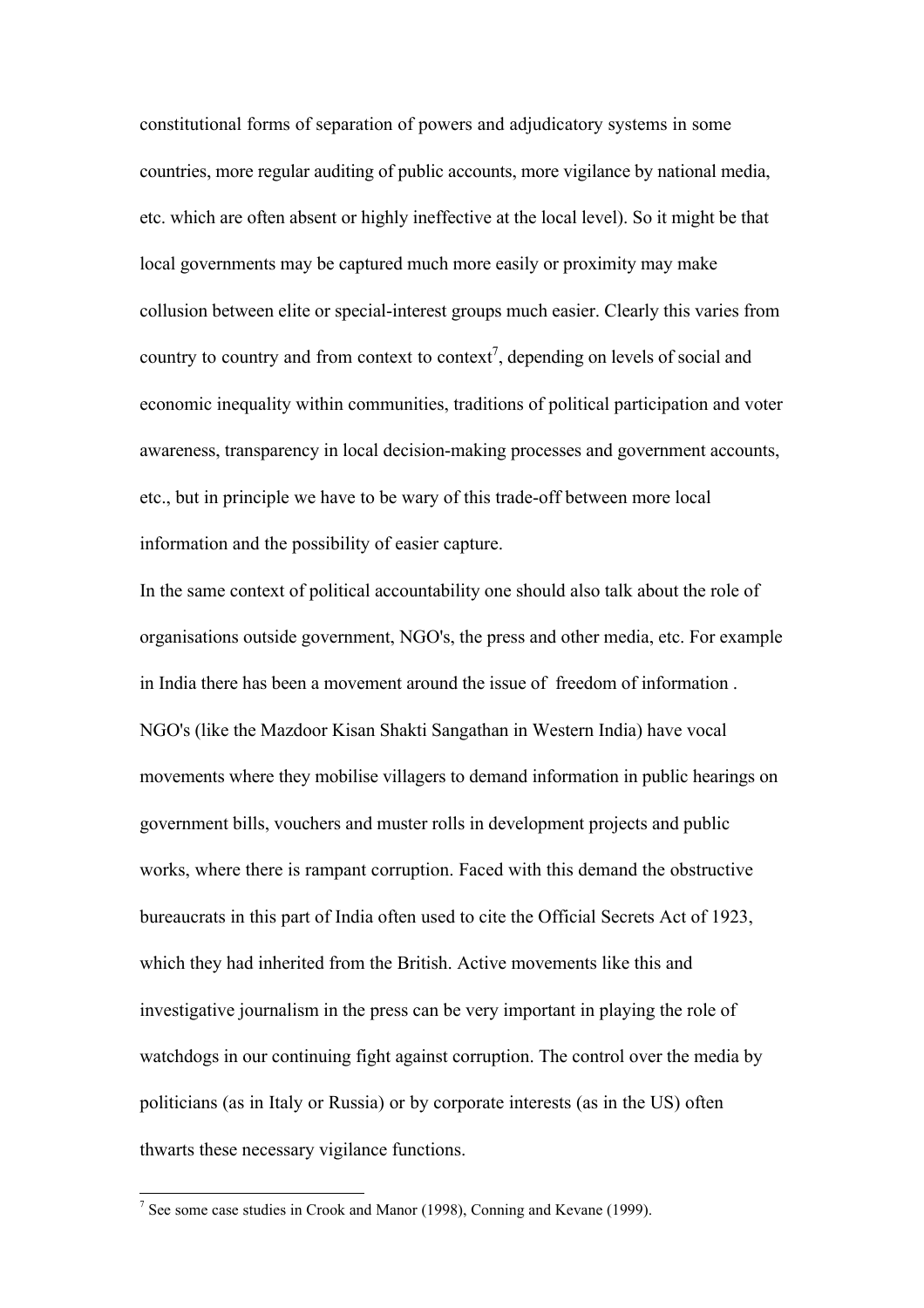It is important, however, not merely to unearth and publicize egregious cases of political or bureaucratic corruption, but also in some cases to dispel disinformation, to highlight credible cases where the automatic and cynical presumption of the local people that the officials are corrupt turns out to be gross exaggerations, thus cutting down on the feedback effects of rumours and designs of middlemen. Nothing perpetuates corruption like exaggerated perceptions of corruption all around. Beyond the stage of information collection and awareness raising among the local people the NGO's have also an important role in pursuing cases of public interest litigation against corrupt officials or political leaders in countries where there is an independent judiciary (in India, for example, the higher-tier courts, partly induced by media attention, have been very receptive to such public interest litigation). However, corruption cases being difficult to prove in courts (or when judges themselves are susceptible to corruption), it is sometimes useful for local social organisations to use sanctions against local officials through various local social and cultural mechanisms, particularly in cases where corruption is locally observable but unlikely to be verifiable by an outside judicial authority. In general, by tireless and sustained public campaigns to raise the social and political penalties of malfeasance a critical mass of opportunist officials and politicians have to be convinced over a long enough period that corruption is not cost-effective. This is a long and uphill battle, but well worth fighting.